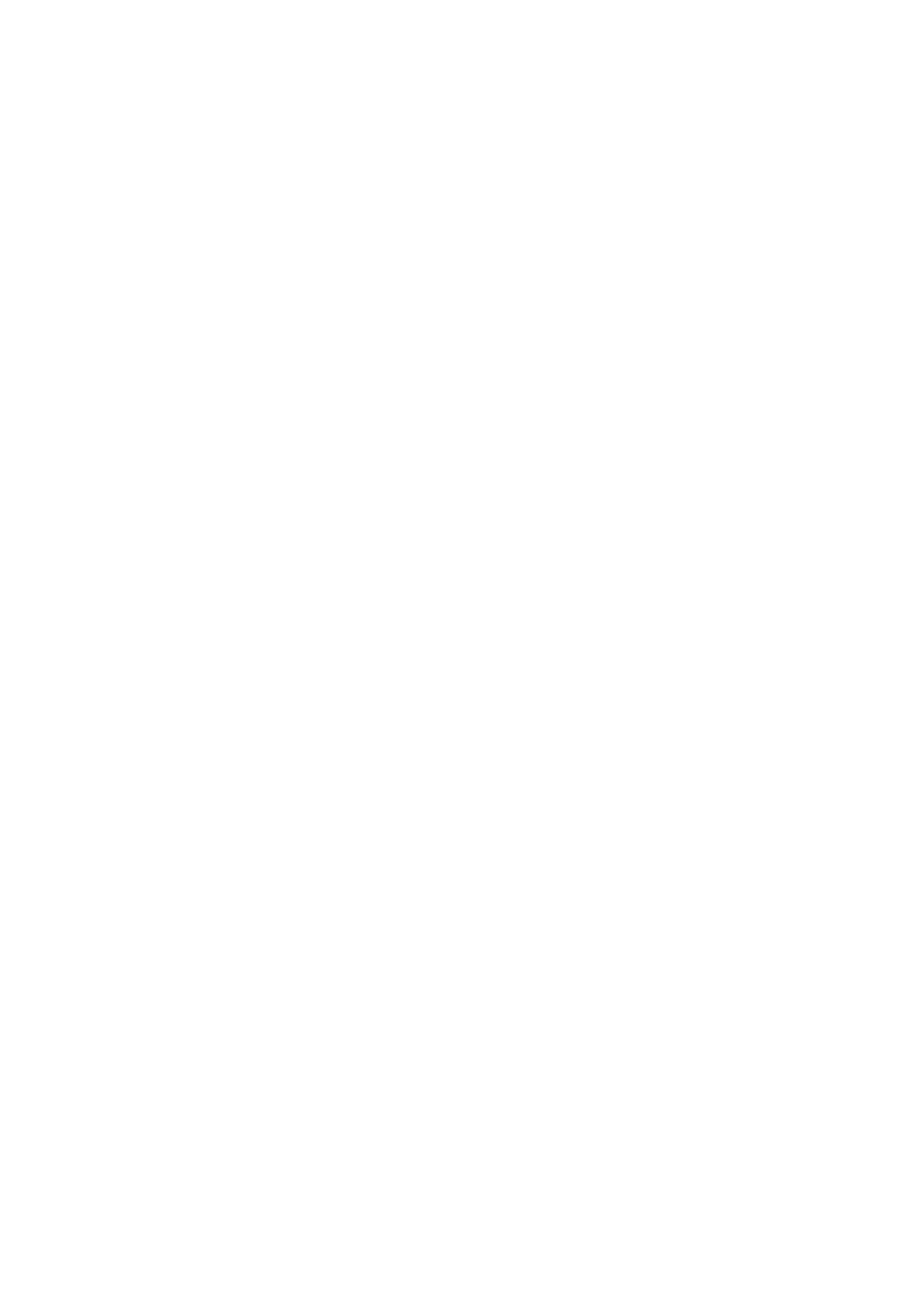

#### **1 Welcome**

Chairman Scott Milne opened the meeting and welcomed those present.

Note: A roll call was conducted by Chairman Scott Milne that ascertained the following members were in attendance at the commencement of the meeting:

Chairman Scott Milne: ✓ Deputy Chairman Troy Elliot: √ Member Colin Davis: Member Sarah Powrie: ✓

Member Margaret Voyce: √ Member Trov Churton: √ Member David Wong:

# **2 Apologies**

Resolution number OR/2022/1

MOVED by Chairman S Milne, seconded by Deputy Chairman T Elliott:

# **That the Ōrākei Local Board:**

a) **accept the apologies from Member David Wong for absence and Member Colin Davis for lateness due to techincal difficulties**.

**CARRIED**

# **3 Declaration of Interest**

There were no declarations of interest.

#### **4 Confirmation of Minutes**

Resolution number OR/2022/2

MOVED by Chairman S Milne, seconded by Deputy Chairman T Elliott:

#### **That the Ōrākei Local Board:**

**a) confirm the ordinary minutes of its meeting, held on Thursday, 2 December 2021, including the confidential section, as a true and correct record.**

**CARRIED**

# **5 Leave of Absence**

There were no requests for leave of absence.

# **6 Acknowledgements**

There were no acknowledgements.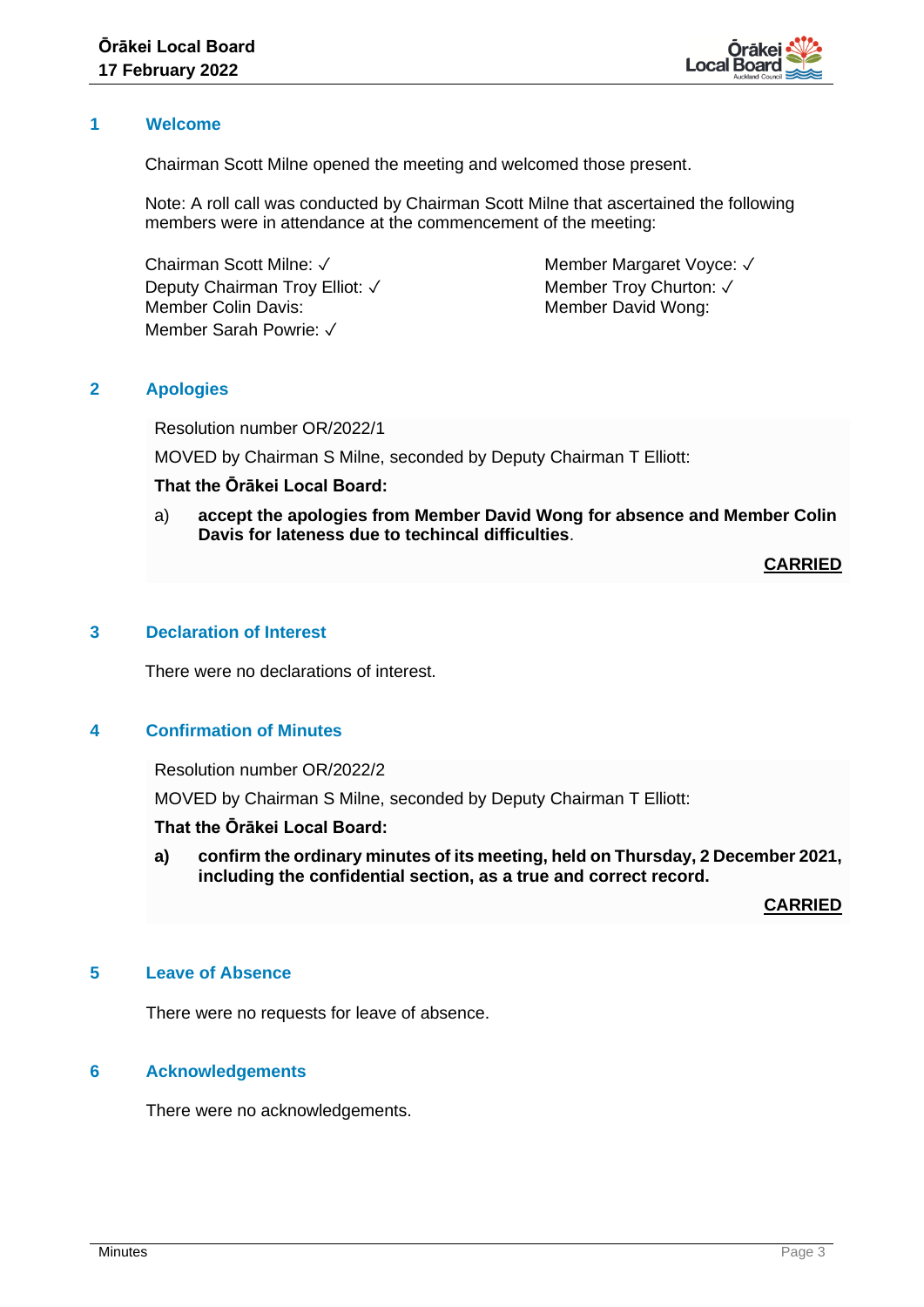

*Member C Davis joined the meeting at 3.05pm.*

### **7 Petitions**

There were no petitions.

### **8 Deputations**

Note: Item 8.1 - Deputation - Men's Shed Expansion Proposal was considered after Item 12.- Notice of Motion - Member Troy Churton - Eke Panuku Development - Meadowbank community centre site

# **8.2 Deputation - Annual Report for Tāmaki Estuary Environmental Forum**

Julie Chambers attended the meeting to present the Annual Report for the Tāmaki Estuary Environmental Forum.

Resolution number OR/2022/3

MOVED by Member M Voyce, seconded by Member C Davis:

#### **That the Ōrākei Local Board:**

**a) receive the presentation and thank Julie Chambers for her attendance.**

**CARRIED**

#### **9 Public Forum**

#### **9.1 Public Forum – Mark and Fleur Revell-Devlin - Issues at Churchill Park**

Mark and Fleur Revell-Devlin attended the meeting to present on issues surrounding the Churchill Park development.

Resolution number OR/2022/4

MOVED by Chairman S Milne, seconded by Deputy Chairman T Elliott:

#### **That the Ōrākei Local Board:**

**a) receive the presentation and thank Mark and Fleur Revell-Devlin for their attendance.**

#### **CARRIED**

A letter was provided as a tabled document. A copy of the tabled documents have been placed on the official minutes and are available on the Auckland Council website as a minutes attachment.

# **Attachments**

A 17 February 2022, Ōrākei Local Board, Item 9.1 - Public Forum – Mark and Fleur Revell-Devlin - Issues at Churchill Park - Presentation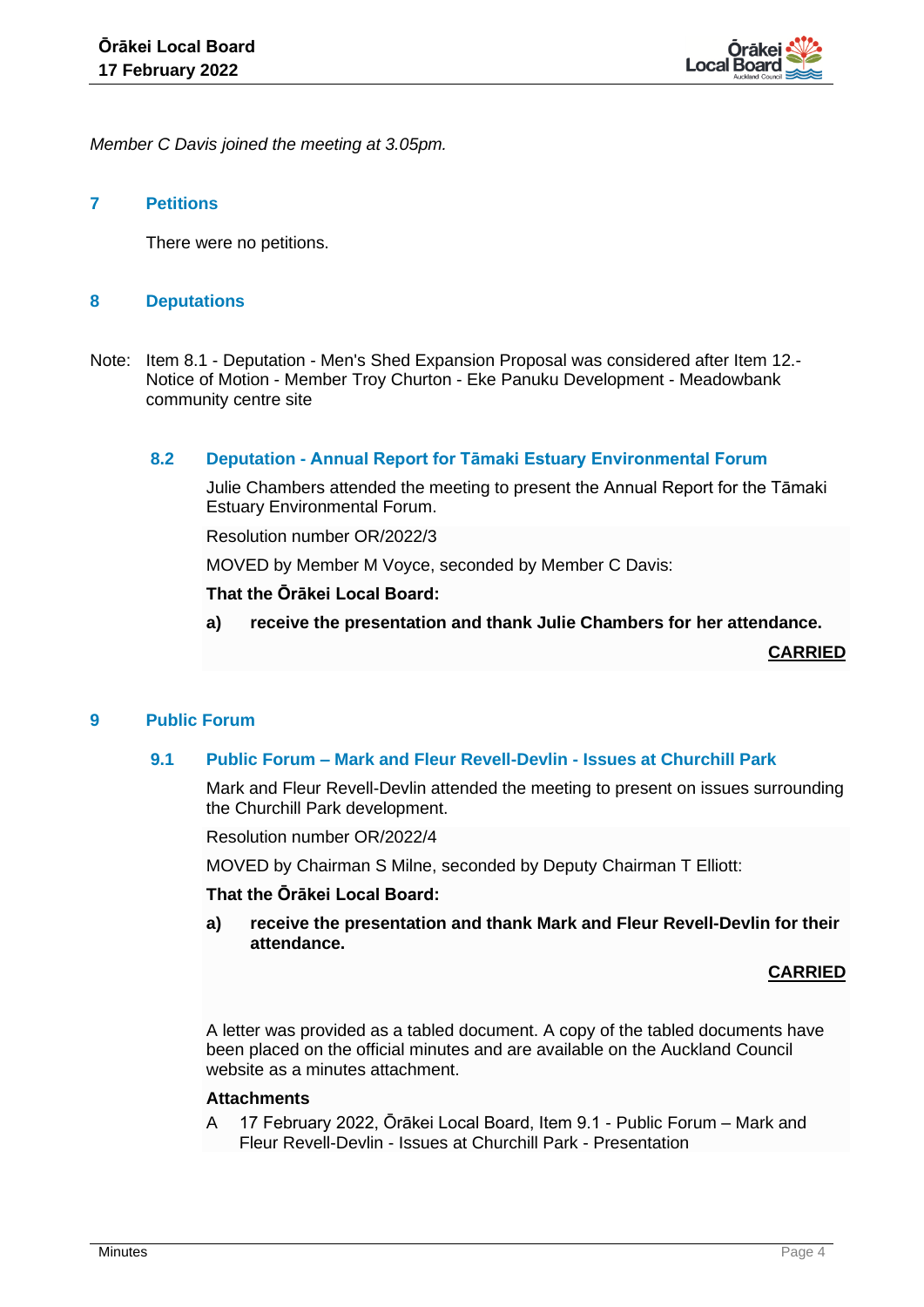

# **9.2 Public Forum - Kimberly Graham - Needs of our Disability Community and Accessibility Issues**

Kimberly Graham attended the meeting to present on awareness surrounding accessibility needs for disabled users.

Resolution number OR/2022/5

MOVED by Member S Powrie, seconded by Member M Voyce:

# **That the Ōrākei Local Board:**

# **a) receive the presentation and thank Kimberly Graham for her attendance**.

### **CARRIED**

A presentation was provided as a tabled document. A copy of the tabled documents have been placed on the official minutes and are available on the Auckland Council website as a minutes attachment.

#### **Attachments**

A 17 February 2022, Ōrākei Local Board, Item 9.2 Public Forum - Kimberly Graham - Needs of our Disability Community and Accessibility Issues - Presentation

# **10 Extraordinary Business**

There was no extraordinary business.

#### **11 Notices of Motion**

Under Standing Order 7.1, Notice of Motion has been received from Member Troy Churton for consideration under item 12.

# **12 Notice of Motion - Member Troy Churton - Eke Panuku Development - Meadowbank community centre site**

Resolution number OR/2022/6

MOVED by Member T Churton, seconded by Member C Davis:

That the Ōrākei Local Board:

- a) appoint Member Troy Churton to present to the Governing Body/ Planning Committee the Board's views seeking the following planning protocol changes:
	- i) council planners must follow the AUP and the relevant guidelines
	- ii) for certain types of pre-lodgement applications Board members be invited to attend those pre-lodgement meetings with a right to observe but not comment.
	- iii) where the local board has a specific governance interest in a council-owned property, such as working on a redevelopment proposal, the invitation be a requirement.
	- iv) that for local boards to carry out their statutory duties of representing their communities, the minutes of pre-lodgement meetings are made available to board members on request, with strict confidentiality obligations.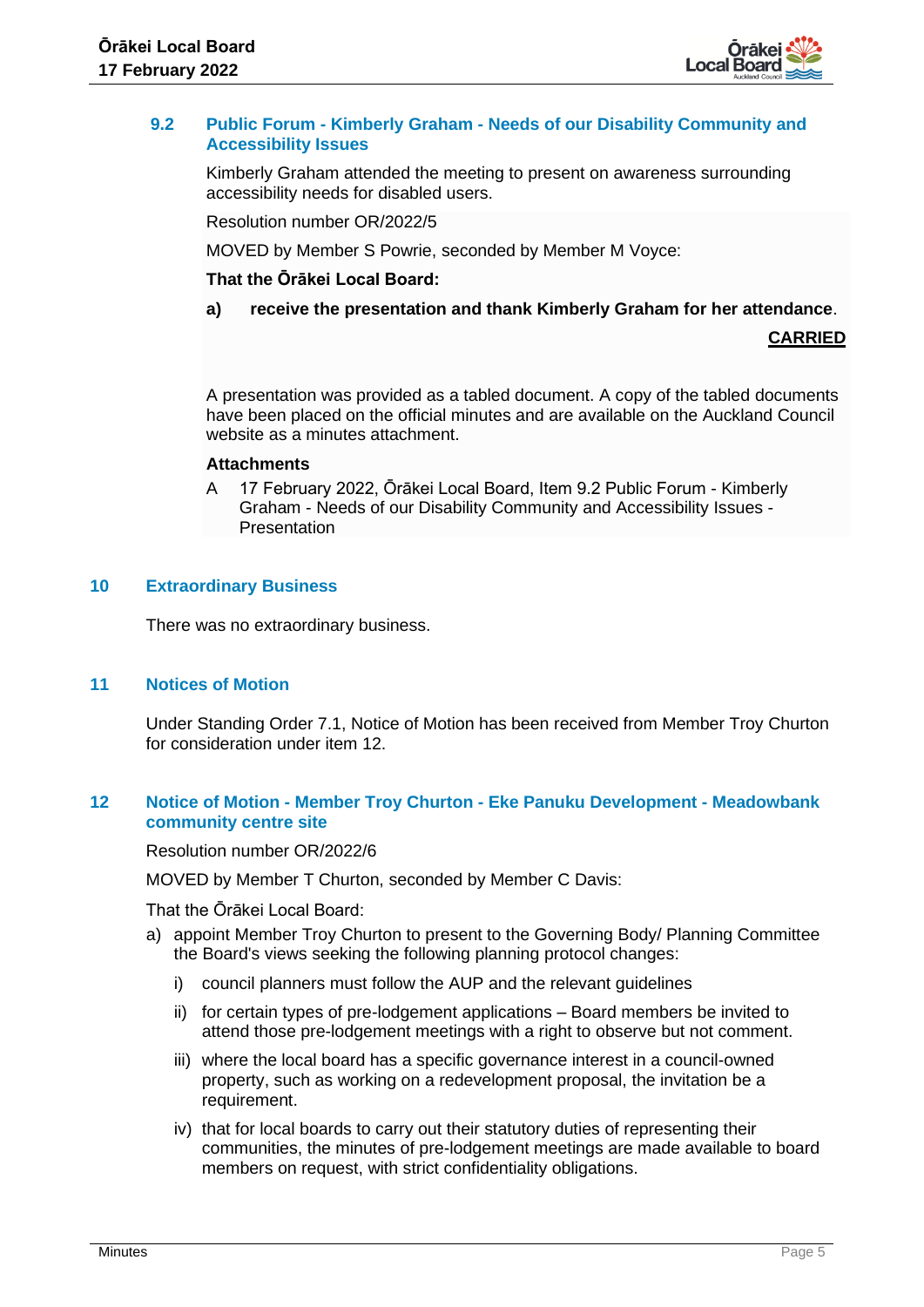

MOVED by Chairman S Milne, seconded by Member M Voyce an amendment by way of addition:

v) note that it is our understanding that Eke Panuku were not involved in or part of the prelodgement meeting and did not request any changes to the development.

#### **CARRIED**

The substantive motion was put:

- **a) appoint Member Troy Churton to present to the Governing Body/ Planning Committee the Board's views seeking the following planning protocol changes:**
	- **i) council planners must follow the AUP and the relevant guidelines**
	- **ii) for certain types of pre-lodgement applications – Board members be invited to attend those pre-lodgement meetings with a right to observe but not comment.**
	- **iii) where the local board has a specific governance interest in a council-owned property, such as working on a redevelopment proposal, the invitation be a requirement.**
	- **iv) that for local boards to carry out their statutory duties of representing their communities, the minutes of pre-lodgement meetings are made available to board members on request, with strict confidentiality obligations.**
	- **v) note that it is our understanding that Eke Panuku were not involved in or part of the pre-lodgement meeting and did not request any changes to the development.**

# **CARRIED**

# **8 Deputations**

#### **8.1 Deputation - Men's Shed Expansion Proposal**

Alan Minson and Mal Mclennan attended the meeting to present their proposal on expanding the Men's Shed lease area.

Resolution number OR/2022/7

MOVED by Chairman S Milne, seconded by Member S Powrie:

#### **That the Ōrākei Local Board:**

**a) receive the presentation and thank Alan Minson and Mal Mclennan for their attendance.**

**CARRIED**

# **13 Auckland Council's Quarterly Performance Report: Ōrākei Local Board for quarter two 2021/2022**

Resolution number OR/2022/8

MOVED by Chairman S Milne, seconded by Deputy Chairman T Elliott:

# **That the Ōrākei Local Board:**

- **a) receive the performance report for quarter two ending 31 December 2021.**
- **b) note the announcement earlier this week that New Zealand is now entering Phase 2 of the Omicron Response and the respective staff advice that all**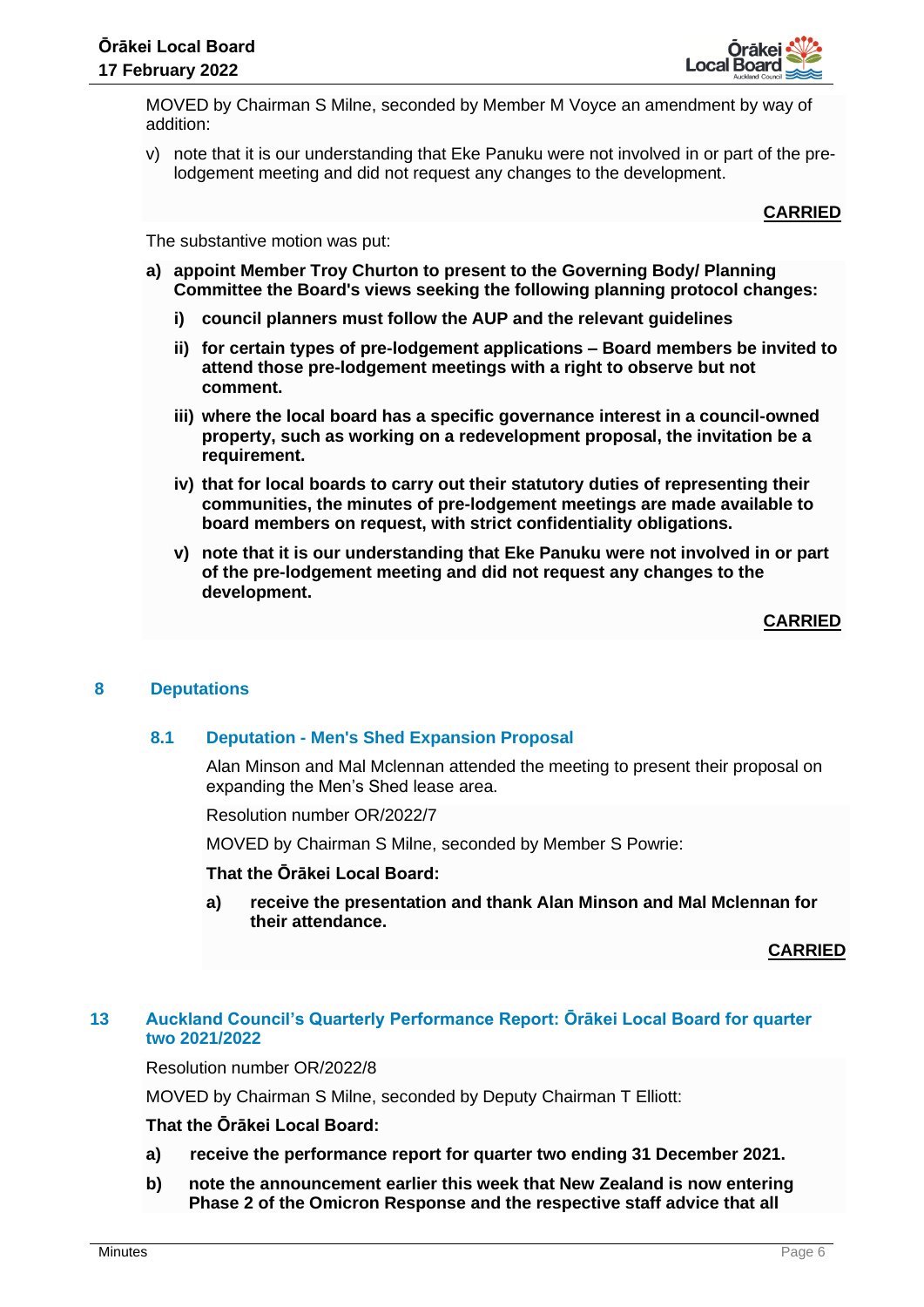

**Auckland Council-run events hosting over 100 people scheduled to be held from now until Sunday 3 April 2022 be cancelled, postposed or an alternative delivery date is arranged, and agree to the following:**

- **i) cancel Movies in the Park**
- **ii) postpone the local board Enviro Forum event and review this at a later date**
- **c) approve the allocation of the local board Community Response Fund as follows:**
	- **i) allocate \$5,000 to ID354: Māori Responsiveness Ōrākei towards funding an additional 10 Te Reo and Te Ao Māori sessions.**
	- **ii) allocate \$15,000 to ID350: Placemaking: Neighbourhood development Ōrākei towards supporting the Mission Bay Kohimarama Residents Association to fund professional services to facilitate ongoing discussions and progress a community-led design and business case for Tagalad.**
	- **iii) allocate \$15,000 towards a new Orakei Community Arts Broker to develop strategic relationships with the creative community and support communityled local arts activities, including temporary projects and activations in public places.**
- **d) note the financial performance report in Attachment B of the agenda report will remain confidential until after the Auckland Council Group half-year results for 2021/2022 are released to the New Zealand Exchange (NZX), which are expected to be made public on or about 28 February 2022.**

**CARRIED**

# **14 Local Board Transport Capital Fund Report**

Resolution number OR/2022/9

MOVED by Member S Powrie, seconded by Member M Voyce:

# **That the Ōrākei Local Board:**

- **a) receive this report updating the board on its local board transport capital fund.**
- **b) approve the allocation of \$70,000 of its local board transport capital as follows:**
	- **i) allocate \$50,000 to Option 2, Modules 1b, 2 and 3 being Achilles Point (large) and St Heliers Boat Ramp and Toilets and Playground CCTV project.**
	- **ii) allocate \$20,000 as a contribution towards the new raised pedestrian crossing on Shore Road delivered by St Kentigern's College.**

**CARRIED**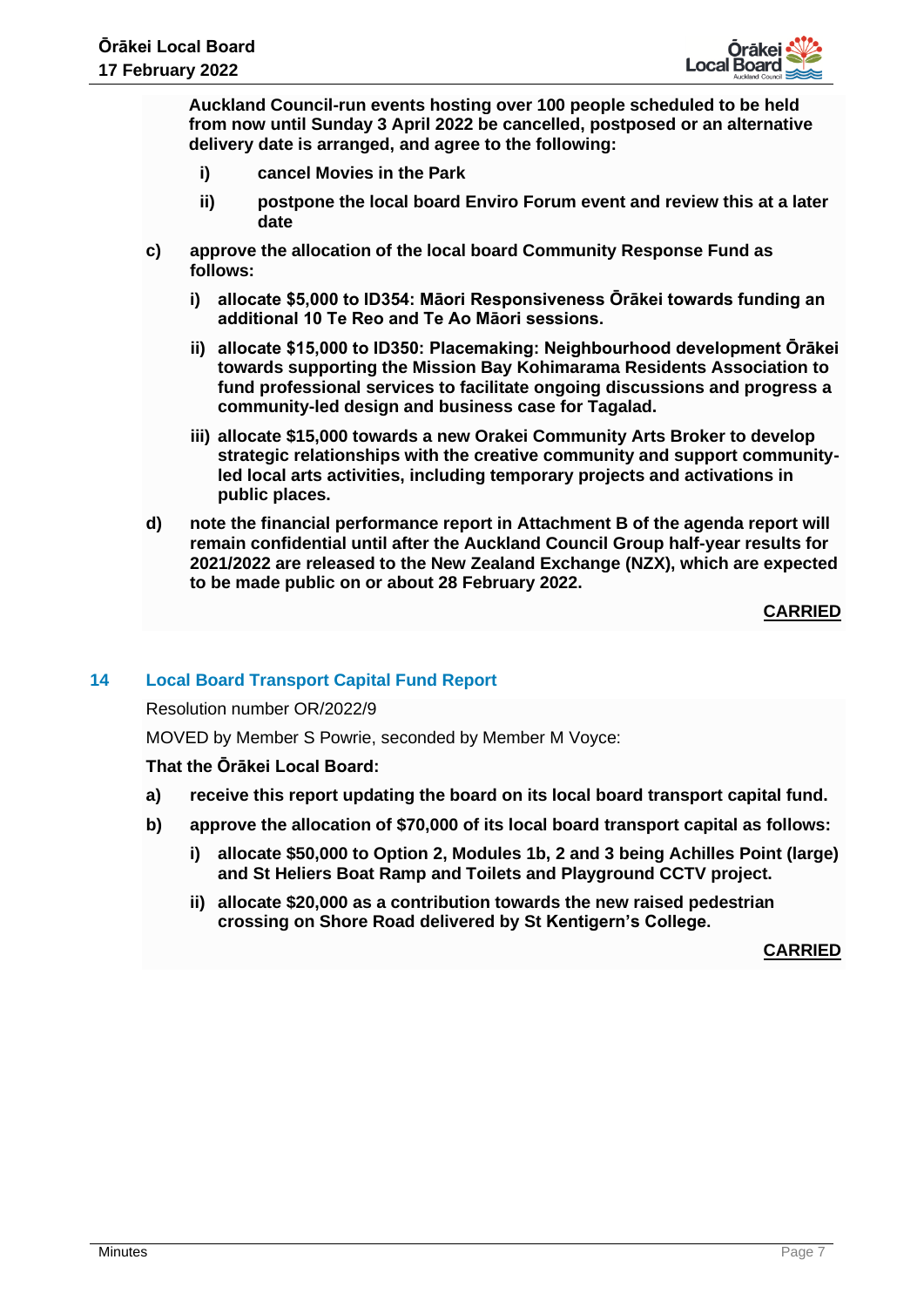

# **15 Auckland Transport - proposed speed limit changes (Tranche 2A)**

Resolution number OR/2022/10

MOVED by Member S Powrie, seconded by Member C Davis:

# **That the Ōrākei Local Board:**

**a)approve the tabled feedback on Tranche 2A of Auckland Transport's proposed speed limit changes.**

# **CARRIED**

Documents were tabled in support of the item. Copies have been placed on the official minutes and are available on the Auckland Council website as minutes attachments.

#### **Attachments**

A 17 February 2022, Ōrākei Local Board, Item 15 - Auckland Transport - proposed speed limit changes (Tranche 2A) - Feedback

#### **16 Orakei Local Board feedback to the Three Waters Economic Regulation Submission**

Resolution number OR/2022/11

MOVED by Chairman S Milne, seconded by Deputy Chairman T Elliott:

# **That the Ōrākei Local Board:**

**a) note the Ōrākei Local Board feedback provided under delegation to Chairman Milne (Attachment A of the agenda report) to the Three Waters Economic Regulation Submission.**

**CARRIED**

#### **17 Public feedback on proposal to make a new Signs Bylaw 2022**

Resolution number OR/2022/12

MOVED by Deputy Chairman T Elliott, seconded by Chairman S Milne:

#### **That the Ōrākei Local Board:**

- **a) receive the public feedback on the proposal to make a new Auckland Council and Auckland Transport Ture ā-Rohe mo nga Tohu 2022 / Signs Bylaw 2022 and associated controls in this agenda report.**
- **b) provide its views as tabled on how the Bylaw Panel should address matters raised in public feedback to the proposal in clause (a) to assist the Bylaw Panel in its deliberations.**
- **c) appoint Member David Wong and Member Troy Elliott to present the views in b) to the Bylaw Panel on 28 March 2022.**
- **d) delegate authority to the local board Chairman to appoint replacement(s) to the persons in clause c) should an appointed member be unable to present to the Bylaw Panel.**

#### **CARRIED**

Documents were tabled in support of the item. Copies have been placed on the official minutes and are available on the Auckland Council website as minutes attachments.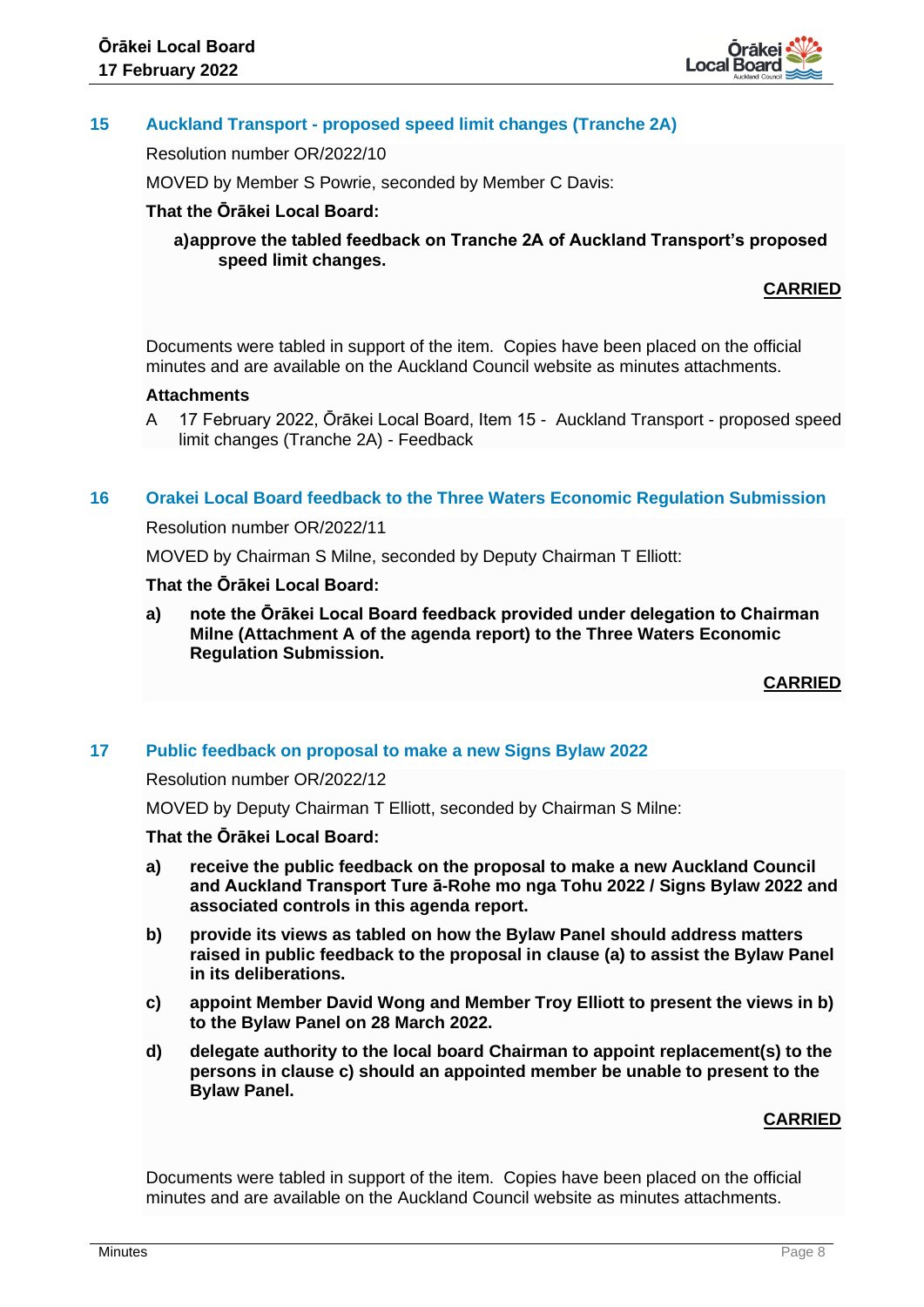

# **Attachments**

A 17 February 2022, Ōrākei Local Board, Item 17 - Public feedback on proposal to make a new Signs Bylaw 2022 - Feedback

### **18 Public feedback on proposal to make a Freedom Camping in Vehicles Bylaw 2022**

Resolution number OR/2022/13

MOVED by Chairman S Milne, seconded by Deputy Chairman T Elliott:

#### **That the Ōrākei Local Board:**

- **a) receive public feedback on the proposal to make a new Te Kaunihera o Tāmaki Makaurau Te Ture ā-Rohe Noho Puni Wātea ā-Waka 2022 / Auckland Council Freedom Camping in Vehicles Bylaw 2022 in this agenda report.**
- **b) provide its views as tabled on how the Bylaw Panel should address matters raised in public feedback to the proposal in recommendation (a) to assist the Bylaw Panel in its deliberations.**
- **c) appoint Member Troy Elliott to present the views in (b) to the Bylaw Panel on 22 April 2022.**
- **d) delegate authority to the local board chair to appoint replacement(s) to the persons in (c) should an appointed member be unable to present to the Bylaw Panel.**

### **CARRIED**

Documents were tabled in support of the item. Copies have been placed on the official minutes and are available on the Auckland Council website as minutes attachments.

#### **Attachments**

A 17 February 2022, Ōrākei Local Board, Item 18 - Public feedback on proposal to make a Freedom Camping in Vehicles Bylaw 2022 - Feedback

#### **19 Public feedback on proposal to amend Stormwater Bylaw 2015**

#### Resolution number OR/2022/14

MOVED by Member M Voyce, seconded by Member T Churton:

#### **That the Ōrākei Local Board:**

- **a) receive the public feedback on the proposal to amend Te Kaunihera o Tāmaki Makaurau Te Ture-ā-rohe Wai Āwhā 2015 / Auckland Council Stormwater Bylaw 2015 in this report.**
- **b) provide its views as tabled on how the Bylaw Panel should address matters raised in public feedback to the proposal in recommendation (a) to assist the Bylaw Panel in its deliberations**

#### **CARRIED**

Documents were tabled in support of the item. Copies have been placed on the official minutes and are available on the Auckland Council website as minutes attachments.

#### **Attachments**

A 17 February 2022, Ōrākei Local Board, Item 19 - Public feedback on proposal to amend Stormwater Bylaw 2015 - Feedback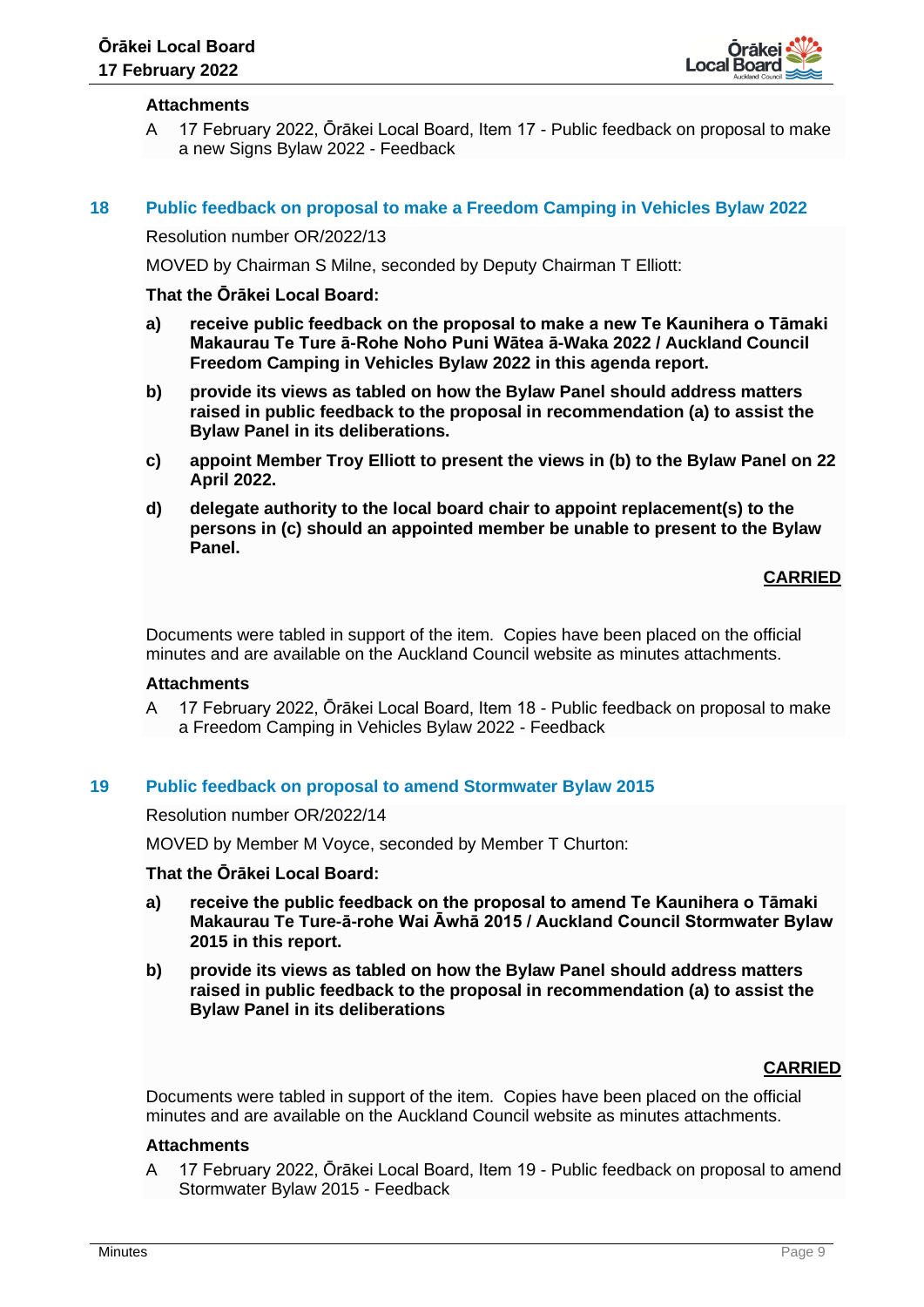

#### **20 Public feedback on proposal to amend the Property Maintenance and Nuisance Bylaw 2015**

Resolution number OR/2022/15

MOVED by Chairman S Milne, seconded by Member C Davis:

### **That the Ōrākei Local Board:**

- **a) receive the general public feedback on the proposal to amend Te Ture ā-rohe Tiaki Rawa me Ngā Mahi Whakapōrearea 2015 / the Property Maintenance and Nuisance Bylaw 2015 in this report.**
- **b) note that there was no feedback received from people in the Ōrākei Local Board area**

**CARRIED**

# **21 Auckland's Water Strategy**

Resolution number OR/2022/16

MOVED by Member M Voyce, seconded by Member S Powrie:

### **That the Ōrākei Local Board:**

### **a) provide the tabled feedback on the Water Strategy framework**

# **CARRIED**

Documents were tabled in support of the item. Copies have been placed on the official minutes and are available on the Auckland Council website as minutes attachments.

#### **Attachments**

A 17 February 2022, Ōrākei Local Board, Item 21 - Auckland's Water Strategy - Feedback

# **22 Ngā Pou Taunaha o Aotearoa - New Zealand Geographic Board: recording of unofficial place names as official**

Resolution number OR/2022/17

MOVED by Member C Davis, seconded by Member T Churton:

### **That the Ōrākei Local Board:**

- **a) receive the report, including attachments which detail the unofficial place names in the local board area which are proposed to be made official**
- **b) provide the tabled feedback on any place names that, in their view, should not proceed under the fast-track process.**

# **CARRIED**

Documents were tabled in support of the item. Copies have been placed on the official minutes and are available on the Auckland Council website as minutes attachments.

# **Attachments**

A 17 February 2022, Ōrākei Local Board, Item 22 - Ngā Pou Taunaha o Aotearoa - New Zealand Geographic Board: recording of unofficial place names as official - Feedback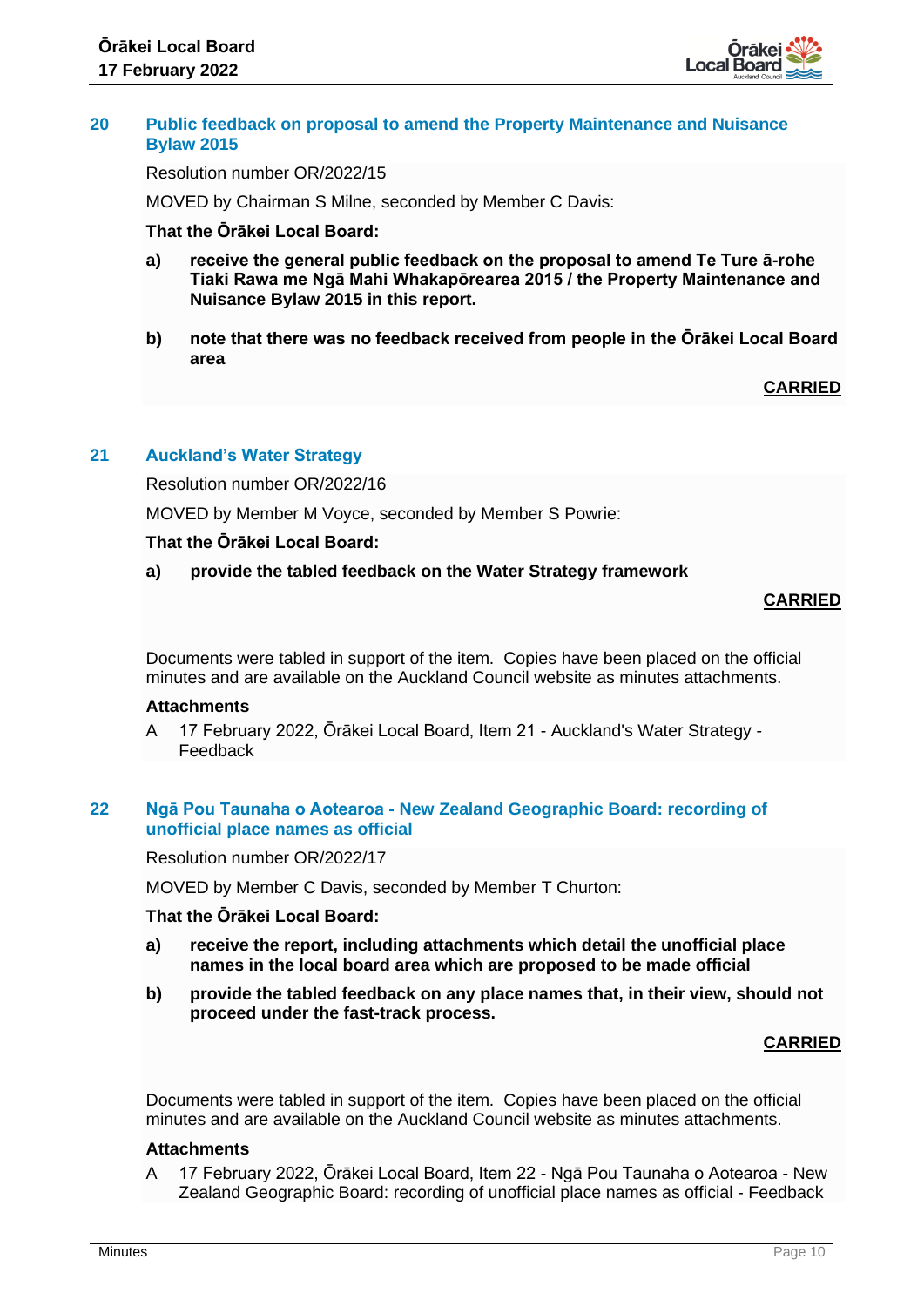

# **23 Māori Outcomes Annual Report - Te Pūrongo a te Kaunihera o Tāmaki Makaurau Ngā Huanga Māori 2020/2021**

Resolution number OR/2022/18

MOVED by Member S Powrie, seconded by Chairman S Milne:

### **That the Ōrākei Local Board:**

**a) receive the annual Auckland Council Group Māori Outcomes Report: Te Pūrongo a Te Kaunihera o Tāmaki Makaurau Ngā Huanga Māori 2020-2021.**

**CARRIED**

# **24 Urgent Decision - Ōrākei Local Board feedback the National Emissions Reduction Plan (ERP)**

Note: This item was withdrawn.

### **25 Chairman and Board Member February 2022 report**

Resolution number OR/2022/19

MOVED by Chairman S Milne, seconded by Deputy Chairman T Elliott:

#### **That the Ōrākei Local Board:**

a) **that the Ōrākei Local Board Chairman and Board Member February 2022 report be received.**

**CARRIED**

# **26 Governance Forward Work Calendar**

Resolution number OR/2022/20

MOVED by Chairman S Milne, seconded by Deputy Chairman T Elliott:

# **That the Ōrākei Local Board:**

**a) note the draft governance forward work calendar as at 17 February 2022**

**CARRIED**

# **27 Ōrākei Local Board Workshop Proceedings**

Resolution number OR/2022/21

MOVED by Member C Davis, seconded by Chairman S Milne:

# **That the Ōrākei Local Board:**

**a) note the Ōrākei Local Board records for the workshops held on 04, 11 and 25 November 2021, and 02 and 09 December 2021.**

**CARRIED**